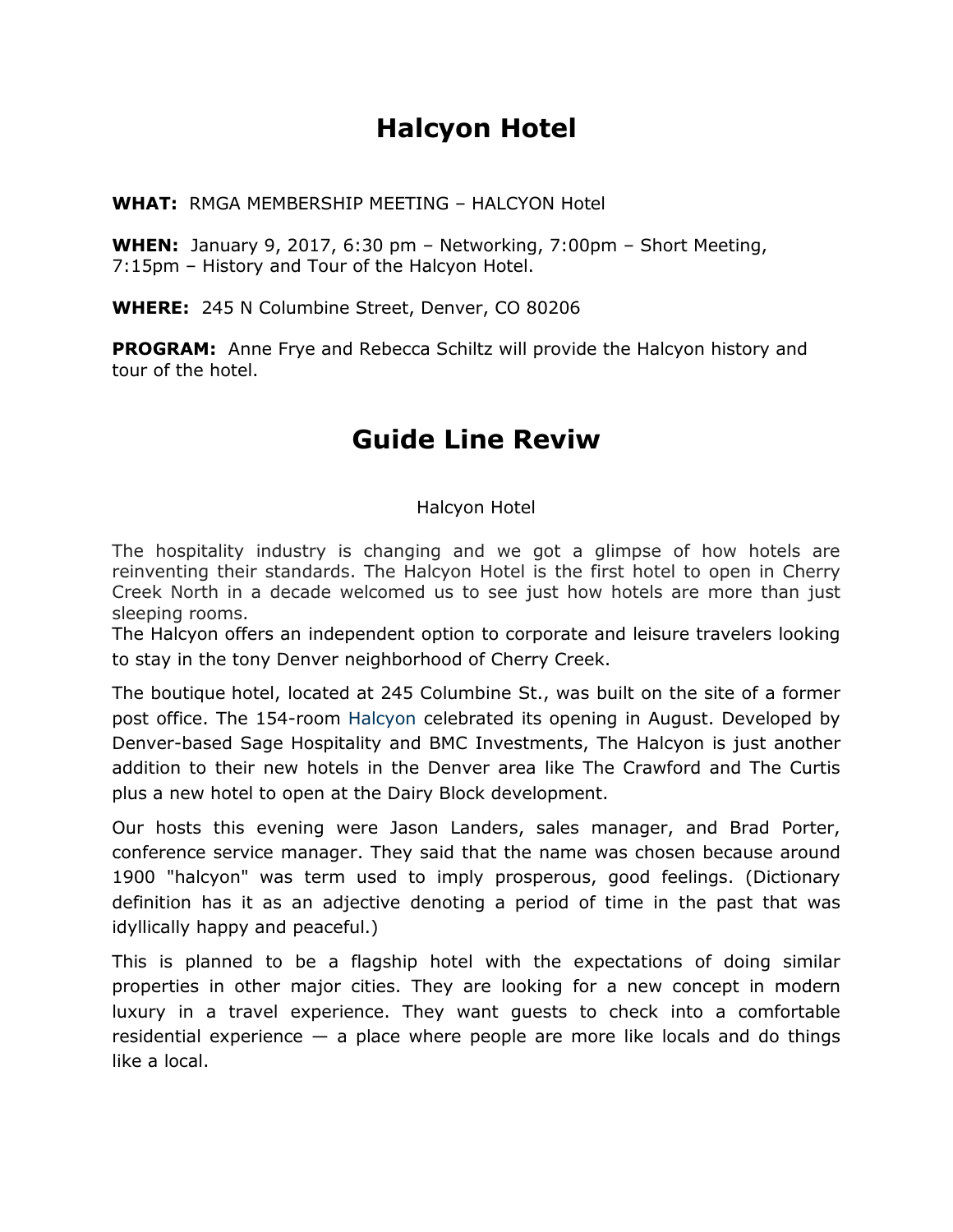

Upon entering the hotel, the first thing greeting guests isn't a front desk but a "kitchen counter" where complimentary beverages, Intelligentsia coffee and snacks are served all day long and alcohol served after 3pm. Most people like to congregate with their friends at home around the kitchen — thus the kitchen counter concept. Hotel hosts (none of whom wear name tags

because you wouldn't see name tags at home), are equipped with satchels and iPads, are available to check guests in on the fly. Halcyon hopes will set it apart from other independent hotels in Denver by a focus on creating a homey feel, like you are staying with a friend  $-$  a very well-off friend. From there, it's a few steps into the "living room" and the large sectional couches that invite guests to relax and mingle.

They have spent a great deal of effort in numerous little details like having the top 100 coffee-table books sitting out to enjoy. They wanted little touches of home



throughout.

The Gear Garage features an assortment that guests can borrow while they explore Cherry Creek and Denver: long boards, [e-bikes](http://www.denverpost.com/2016/07/17/colorado-e-bike-commuter-revolution/) (electric bikes), Vespa scooters, safety helmets, fly-fishing gear, GoPros, day packs, binoculars, and even a vintage Leica M3 camera (with a roll of film that the hotel will get processed and sent to their home) are all available for guest use (part of the cost of a stay).

Still and sparkling water is available from high-end Vivreau dispensers on every guest floor. The dispensers can give you hot or cold water. And they put out snacks.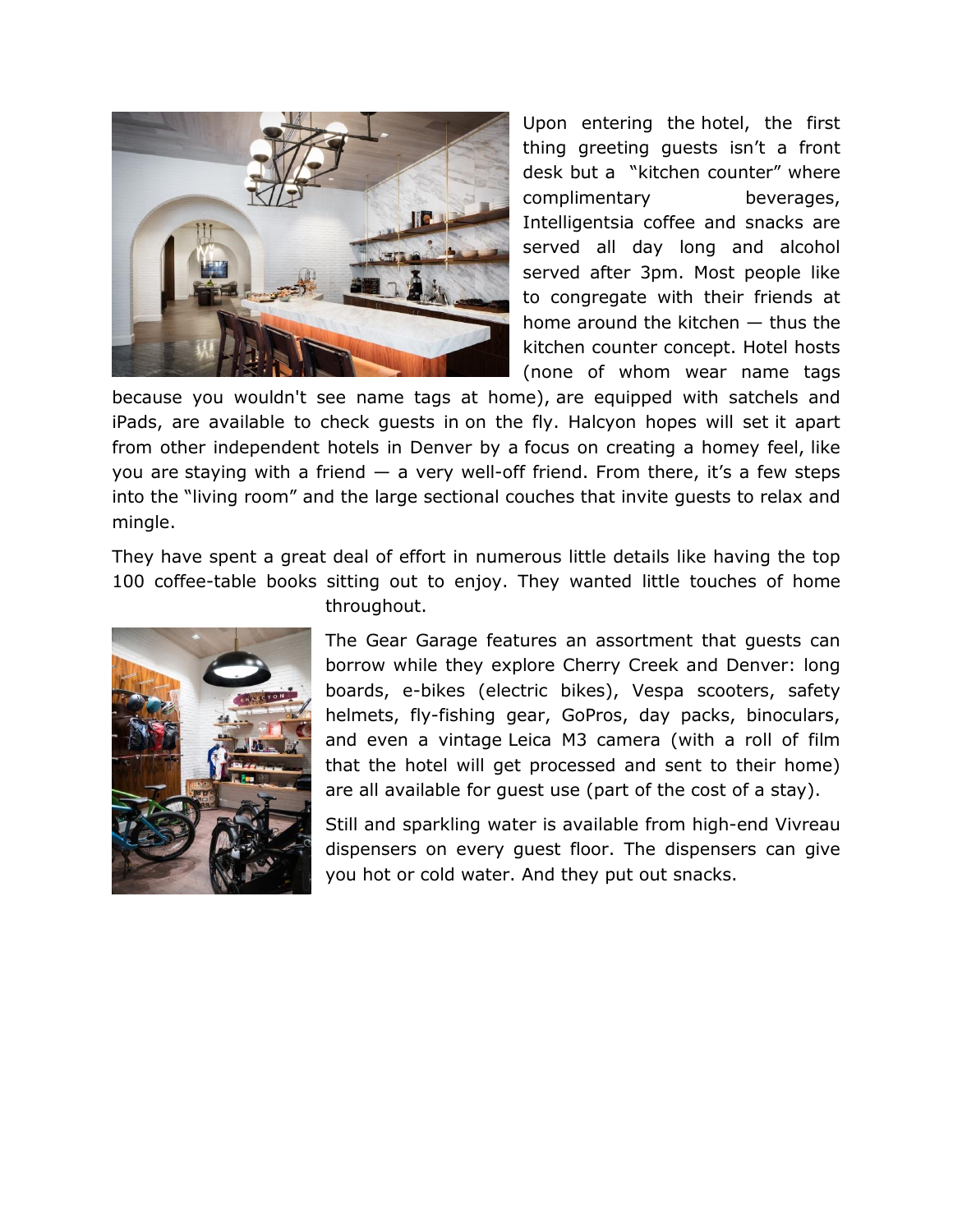

Each guest room comes equipped with a turntable and vinyl records  $-$  think

classics like Fleetwood Mac's "Rumours" and Johnny Cash's "At Folsom Prison" — as well as a Nespresso coffee machine and basic bar set-up, including the hotel's private-label rum, made by Laws [Whiskey](http://www.lawswhiskeyhouse.com/) House. They purchased the entire, limited production from Laws and have made it available to guests for \$50. In front

of each room is a fun door mat (different for each room), coat hooks right inside the room doors, a small shelf to put your keys, and full-size bottles of shampoo and conditioner in the bathrooms are meant to evoke a more homey feel. Some of the suites have balconies with open views.

Room rates start at \$299 per night, but offer better rates in off-season.

Because shopping the community is part of the experience, they partner with local businesses and venues and offer things like passes to the Botanic Gardens.

Artwork celebrates Colorado artists with their works throughout the hotel. All together they have about 700 works. They also plan on special gatherings where the artists can speak to their work.

Other hotel amenities include a rooftop pool with cabanas, fitness center and a 3,500-square-foot ballroom available for special events.